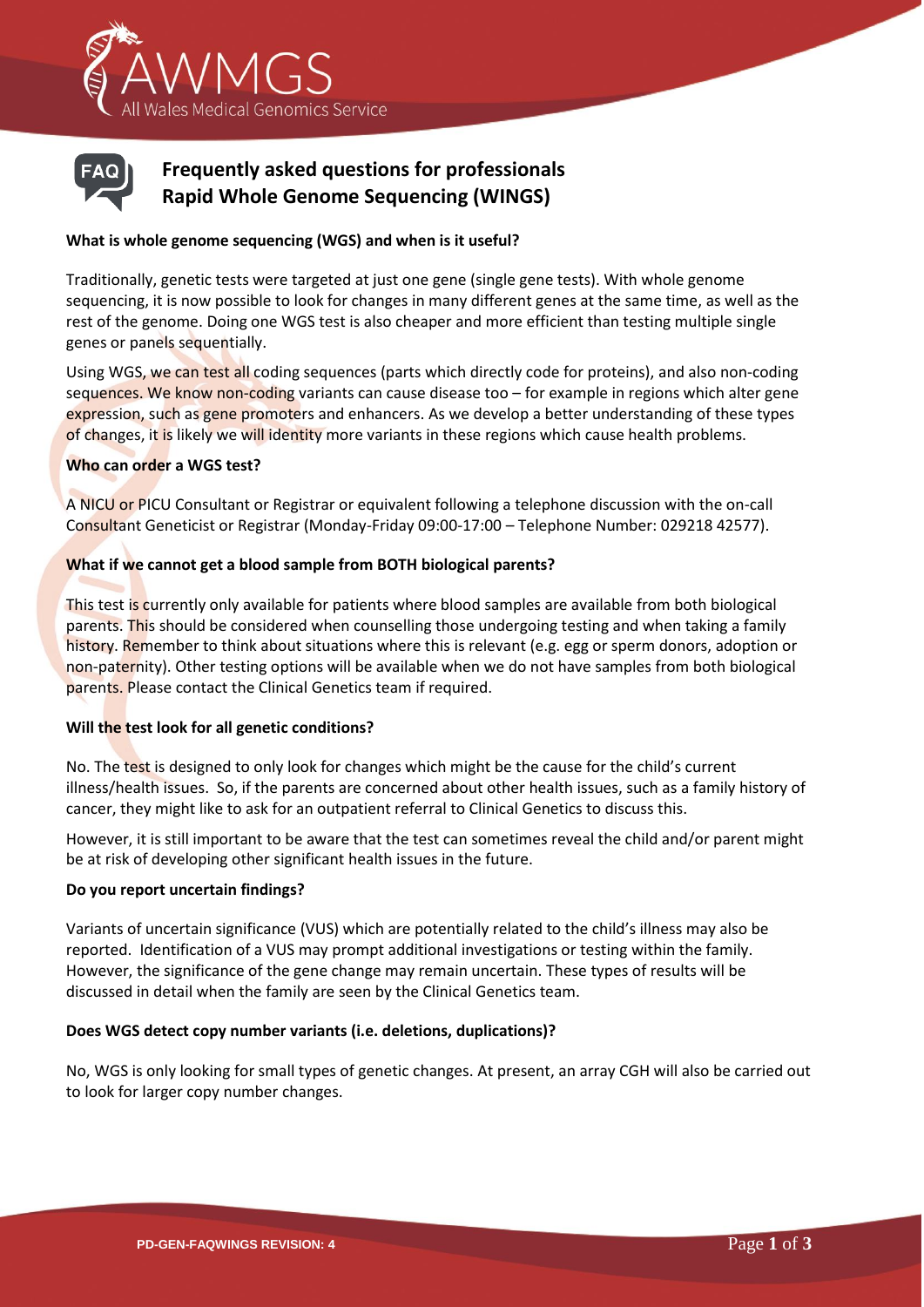

#### **WGS didn't find a cause for my patient's illness, does that mean it is not genetic?**

No. We know that in some people who are likely to have a genetic condition, we can't always identify the genetic change. Further testing might also be helpful. In addition, these tests are designed to identify changes which significantly increase a person's chances of developing health issues associated with that change. They are not designed to identify changes which only have a small impact. For example, some conditions might be caused by multiple genetic changes acting together or with other non-genetic factors. Individually they are not enough to cause the illness, but when lots of these factors are present they collectively contribute to disease (polygenic or multifactorial).

Also, despite huge advances in our understanding, we still have a lot to learn, especially about the majority of DNA that doesn't provide the instructions to make proteins (intron and intragenic sections).

# **I think the patient might have a particular condition so I would like to know if a specific gene has been included in the analysis.**

The WINGS analysis pathway utilises a two-phase approach for analysis of small variants (SNVs and Indels). In the first phase, a virtual panel of genes based on the PanelApp Paediatric Disorders panel [\(https://panelapp.genomicsengland.co.uk/panels/486/\)](https://panelapp.genomicsengland.co.uk/panels/486/)) is used to only look at variants in genes included on the gene panel. If no variant of interest is found in the first phase analysis moves to the second phase.

The second phase uses a "gene agnostic" approach to look for variants in genes not included in the first phase panel of genes. This means that nearly all genes in the human genome are inspected for variants that fit the bioinformatic filtering pipeline (for more information on this please see the WINGS Service Information Sheet). However, if you would like to check if a gene is included on the initial panel analysis, please refer to the PanelApp Paediatric Disorders panel

[\(https://panelapp.genomicsengland.co.uk/panels/486/\)](https://panelapp.genomicsengland.co.uk/panels/486/)) in the first instance.

#### **I think one of the parents might have the same condition. Is WGS still a good test?**

It depends. The laboratory/Clinical Genetics team might contact you to discuss this further and may suggest another test. Rapid WGS analysis is good at looking for new variation(s) seen in the child, which is not present in either of the patents (*de novo*). WGS is also good at picking up sequence changes that are inherited in an autosomal recessive or X-linked manner.

Rapid WGS is not as good at identifying variants which cause inherited autosomal dominant conditions, especially those that exhibit reduced phenotypic penetrance and/or expression in the family.

If you think the condition might have been inherited because the child has similar/linked health issues to one of the parents, please write this on the form. Also, please include as much information about any health conditions the parents have.

# **I think the patient might have a particular condition or groups of conditions. Should I put that information on the request form?**

Yes. Although if you believe a specific condition/group of conditions are more likely, then an alternative test might be better. Again, the laboratory might contact you to discuss this.

#### **My patient needs a blood transfusion, how does this affect WGS?**

This is not normally a problem. Genetic testing looks at the DNA from white blood cells. Transfusions of other cell types do not contain very much DNA from the donor. But, if possible, samples should be taken